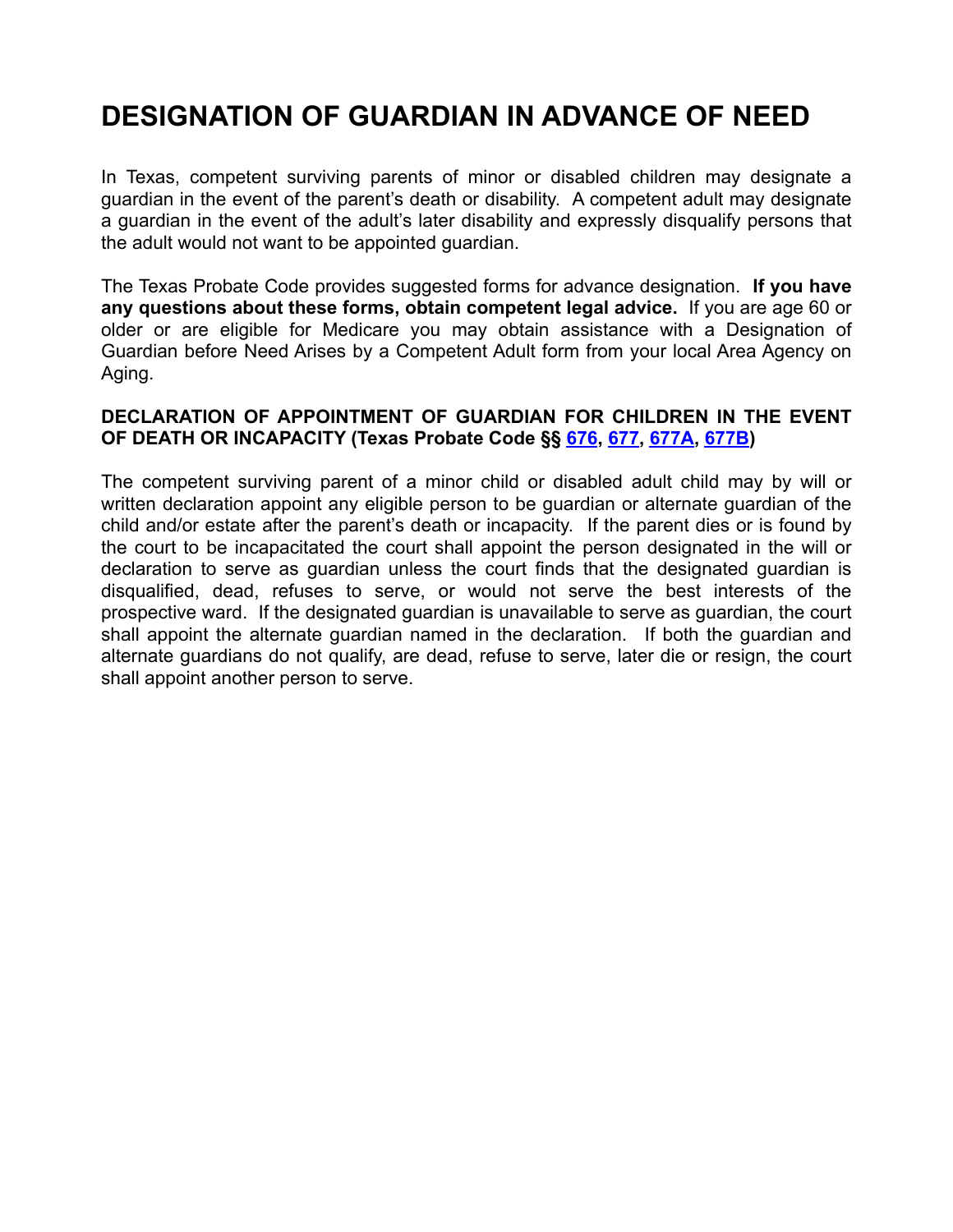#### **STATUTORY FORM**

#### **DECLARATION OF APPOINTMENT OF GUARDIAN FOR MY CHILDREN IN THE EVENT OF MY DEATH OR INCAPACITY**

I, 1. All 2008, make this Declaration to appoint as guardian for my child or children, listed as follows, in the event of my death or incapacity:

\_\_\_\_\_\_\_\_\_\_\_\_\_\_\_\_\_\_\_\_\_\_\_\_\_\_\_\_\_\_ \_\_\_\_\_\_\_\_\_\_\_\_\_\_\_\_\_\_\_\_\_\_\_\_\_\_\_\_\_\_ \_\_\_\_\_\_\_\_\_\_\_\_\_\_\_\_\_\_\_\_\_\_\_\_\_\_\_\_\_\_ \_\_\_\_\_\_\_\_\_\_\_\_\_\_\_\_\_\_\_\_\_\_\_\_\_\_\_\_\_\_ \_\_\_\_\_\_\_\_\_\_\_\_\_\_\_\_\_\_\_\_\_\_\_\_\_\_\_\_\_\_ \_\_\_\_\_\_\_\_\_\_\_\_\_\_\_\_\_\_\_\_\_\_\_\_\_\_\_\_\_\_

(add blanks as appropriate)

I designate **to serve as guardian of the person of my (child or children)**, as first alternate guardian of the person of my (child or children), \_\_\_\_\_\_\_\_\_\_\_

as second alternate quardian of the person of my (child or children), and as third alternate guardian of the person of my (child or children).

 I direct that the guardian of the person of my (child or children) serve (with or without) bond.

 (If applicable) I designate \_\_\_\_\_\_\_\_\_\_ to serve as guardian of the estate of my (child or children), \_\_\_\_\_\_\_\_\_\_\_\_ as first alternate guardian of the estate of my (child or children), as second alternate guardian of the estate of my (child or children), and as third alternate guardian of the estate of my (child or children).

 If any guardian or alternate guardian dies, does not qualify, or resigns, the next named alternate guardian becomes guardian of my (child or children).

Signed this \_\_\_\_\_\_\_\_\_\_\_\_ day of \_\_\_\_\_\_\_\_\_\_, 20\_\_\_.

\_\_\_\_\_\_\_\_\_\_\_\_\_\_\_\_\_\_\_\_\_\_\_\_\_\_\_\_\_\_

Declarant

Witness Witness

\_\_\_\_\_\_\_\_\_\_\_\_\_\_\_\_\_\_\_\_\_\_\_\_\_\_\_\_\_\_ \_\_\_\_\_\_\_\_\_\_\_\_\_\_\_\_\_\_\_\_\_\_\_\_\_\_\_\_\_\_

#### SELF-PROVING AFFIDAVIT

 Before me, the undersigned authority, on this date personally appeared the declarant, and and and as witnesses, and all being duly sworn, the declarant said that the above instrument was his or her Declaration of Appointment of Guardian for the Declarant's Children in the Event of Declarant's Death or Incapacity and that the declarant had made and executed it for the purposes expressed in the declaration. The witnesses declared to me that they are each 14 years of age or older, that they saw the declarant sign the declaration, that they signed the declaration as witnesses, and that the declarant appeared to them to be of sound mind.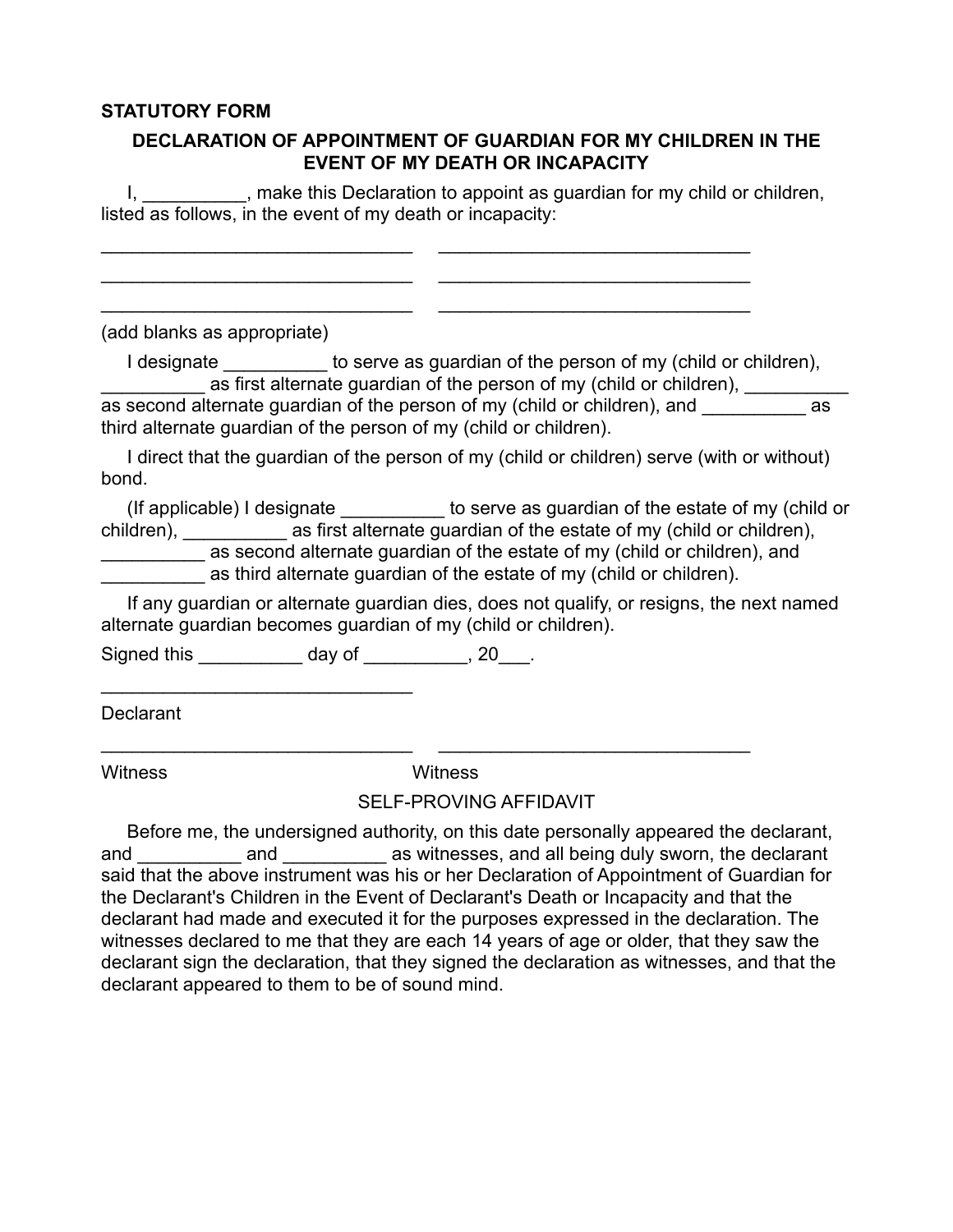Declarant

 $\frac{1}{2}$  ,  $\frac{1}{2}$  ,  $\frac{1}{2}$  ,  $\frac{1}{2}$  ,  $\frac{1}{2}$  ,  $\frac{1}{2}$  ,  $\frac{1}{2}$  ,  $\frac{1}{2}$  ,  $\frac{1}{2}$  ,  $\frac{1}{2}$  ,  $\frac{1}{2}$  ,  $\frac{1}{2}$  ,  $\frac{1}{2}$  ,  $\frac{1}{2}$  ,  $\frac{1}{2}$  ,  $\frac{1}{2}$  ,  $\frac{1}{2}$  ,  $\frac{1}{2}$  ,  $\frac{1$ 

 $\mathcal{L}=\{1,2,3,4,5\}$ 

Affiant

Affiant

 Subscribed and sworn to before me by the above named declarant and affiants on this \_\_\_ day of \_\_\_\_\_\_\_\_\_\_\_\_\_\_\_\_\_\_, 20\_\_\_\_\_.

 $\frac{1}{\sqrt{2}}$  ,  $\frac{1}{\sqrt{2}}$  ,  $\frac{1}{\sqrt{2}}$  ,  $\frac{1}{\sqrt{2}}$  ,  $\frac{1}{\sqrt{2}}$  ,  $\frac{1}{\sqrt{2}}$  ,  $\frac{1}{\sqrt{2}}$  ,  $\frac{1}{\sqrt{2}}$  ,  $\frac{1}{\sqrt{2}}$  ,  $\frac{1}{\sqrt{2}}$  ,  $\frac{1}{\sqrt{2}}$  ,  $\frac{1}{\sqrt{2}}$  ,  $\frac{1}{\sqrt{2}}$  ,  $\frac{1}{\sqrt{2}}$  ,  $\frac{1}{\sqrt{2}}$ 

Notary Public in and for the State of Texas

My Commission expires:

 $\mathcal{L}=\{1,2,3,4,5\}$ 

### **DESIGNATION OF GUARDIAN BEFORE NEED ARISES BY COMPETENT ADULT (Texas Probate Code §§ [679](http://codes.lp.findlaw.com/txstatutes/PB/XIII/679), [679A\)](http://codes.lp.findlaw.com/txstatutes/PB/XIII/679A)**

A competent adult may designate by written declaration persons to serve as guardian of the person and/or estate of the competent adult if the competent adult becomes incapacitated. In addition, a competent adult may expressly disqualify by the written declaration persons to serve as guardian of the person and/or estate of the competent adult. Unless the court finds that the person designated in the declaration to serve as guardian is disqualified or would not serve the best interests of the person, the court shall appoint the person as guardian.

If the designated guardian does not qualify, is dead, refuses to serve, resigns, or dies after being appointed guardian, or is otherwise unavailable to serve as guardian, the court shall appoint the next designated alternate guardian named in the declaration. If the guardian and all alternate guardians do not qualify, are dead, refuse to serve, later die or resign, the court shall appoint another person to serve.

If a declarant designates the declarant's spouse to serve as guardian, and the declarant is subsequently divorced from that spouse before a guardian is appointed, the provision of the declaration designating the spouse has no effect.

Since appointment of a guardian of the estate revokes a durable power of attorney it is recommended that a designation of guardian before need be executed in connection with the durable power of attorney.

#### **STATUTORY FORM**

#### **DECLARATION OF GUARDIAN IN THE EVENT OF LATER INCAPACITY OR NEED OF GUARDIAN**

I, a separation of Guardian, to operate if the need for a guardian in the need for a guardian for me later arises.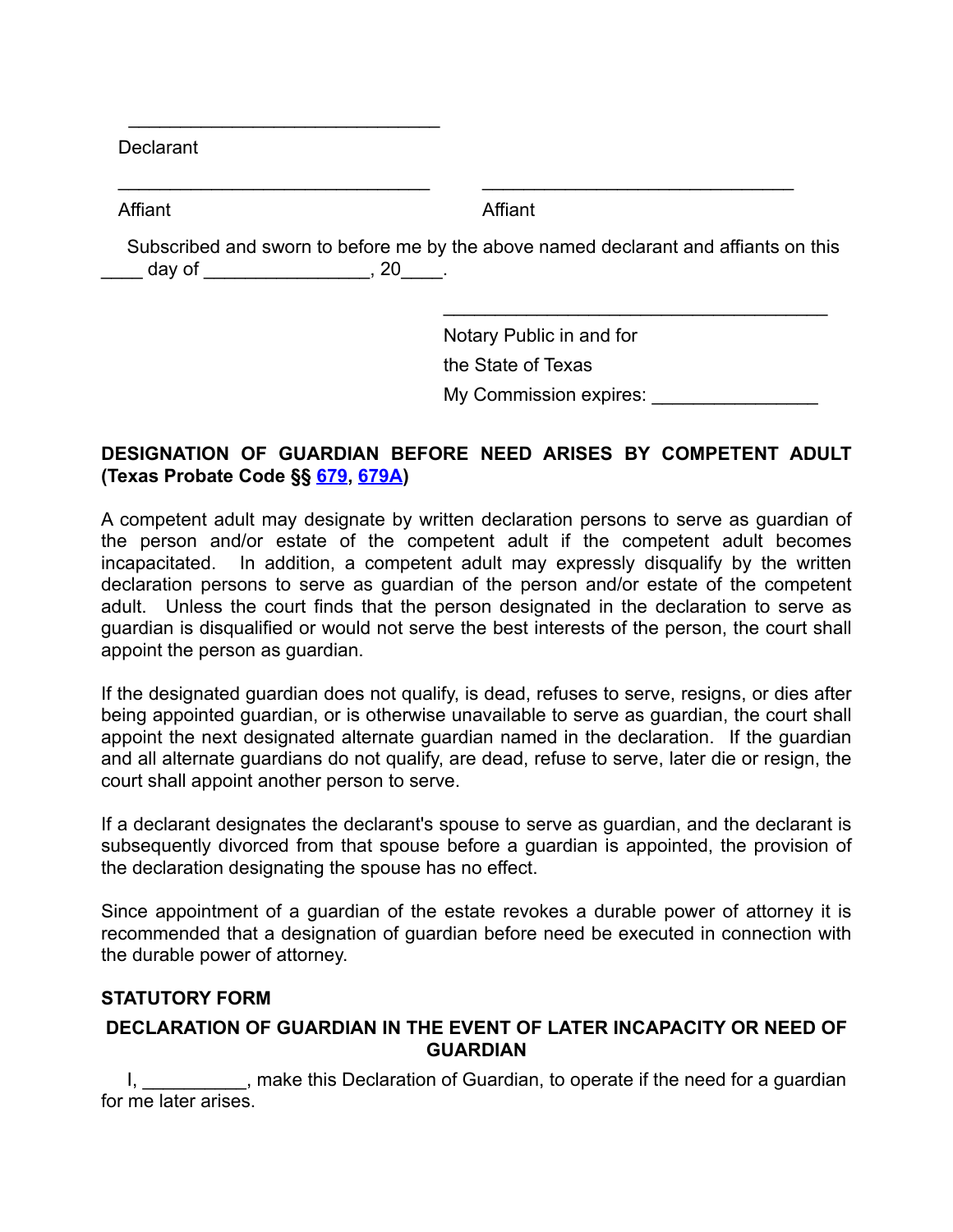I designate **to serve as guardian of my person,** as first alternate guardian of my person, and as second alternate guardian of my person, and \_\_\_\_\_\_\_\_\_\_ as third alternate guardian of my person.

I designate **to serve as guardian of my estate,**  as first alternate guardian of my estate, \_\_\_\_\_\_\_\_\_\_\_\_ as second alternate guardian of my estate, and as third alternate quardian of my estate.

 If any guardian or alternate guardian dies, does not qualify, or resigns, the next named alternate guardian becomes my guardian.

I expressly disqualify the following persons from serving as guardian of my person:

\_\_\_\_\_\_\_\_\_\_\_\_, \_\_\_\_\_\_\_\_\_\_\_\_\_\_, and \_\_\_\_\_\_\_\_\_\_\_\_\_.

I expressly disqualify the following persons from serving as guardian of my estate:

\_\_\_\_\_\_\_\_\_\_\_\_\_\_\_, \_\_\_\_\_\_\_\_\_\_\_\_\_\_\_, and \_\_\_\_\_\_\_\_\_\_\_\_\_\_. Signed this \_\_\_ day of \_\_\_\_\_\_\_\_\_, 20\_\_\_.

 $\mathcal{L}=\{1,2,3,4,5\}$ 

 $\mathcal{L}=\{1,2,3,4,5\}$ 

 $\frac{1}{2}$  ,  $\frac{1}{2}$  ,  $\frac{1}{2}$  ,  $\frac{1}{2}$  ,  $\frac{1}{2}$  ,  $\frac{1}{2}$  ,  $\frac{1}{2}$  ,  $\frac{1}{2}$  ,  $\frac{1}{2}$  ,  $\frac{1}{2}$  ,  $\frac{1}{2}$  ,  $\frac{1}{2}$  ,  $\frac{1}{2}$  ,  $\frac{1}{2}$  ,  $\frac{1}{2}$  ,  $\frac{1}{2}$  ,  $\frac{1}{2}$  ,  $\frac{1}{2}$  ,  $\frac{1$ 

 $\mathcal{L}=\{1,2,3,4,5\}$ 

Declarant

Witness

**Witness** 

 $\mathcal{L}=\{1,2,3,4,5\}$ 

 $\mathcal{L}=\{1,2,3,4,5\}$ 

## SELF–PROVING AFFIDAVIT

 Before me, the undersigned authority, on this date personally appeared the declarant, and and and and as witnesses, and all being duly sworn, the declarant said that the above instrument was his or her Declaration of Guardian and that the declarant had made and executed it for the purposes expressed in the declaration. The witnesses declared to me that they are each 14 years of age or older, that they saw the declarant sign the declaration, that they signed the declaration as witnesses, and that the declarant appeared to them to be of sound mind.

Declarant

Affiant

Affiant

 Subscribed and sworn to before me by the above named declarant and affiants on this  $\frac{1}{20}$  day of  $\frac{1}{20}$ , 20

 $\frac{1}{\sqrt{2}}$  ,  $\frac{1}{\sqrt{2}}$  ,  $\frac{1}{\sqrt{2}}$  ,  $\frac{1}{\sqrt{2}}$  ,  $\frac{1}{\sqrt{2}}$  ,  $\frac{1}{\sqrt{2}}$  ,  $\frac{1}{\sqrt{2}}$  ,  $\frac{1}{\sqrt{2}}$  ,  $\frac{1}{\sqrt{2}}$  ,  $\frac{1}{\sqrt{2}}$  ,  $\frac{1}{\sqrt{2}}$  ,  $\frac{1}{\sqrt{2}}$  ,  $\frac{1}{\sqrt{2}}$  ,  $\frac{1}{\sqrt{2}}$  ,  $\frac{1}{\sqrt{2}}$ 

Notary Public in and for

the State of Texas

My Commission expires:

# **FORM OF WRITTEN DECLARATIONS OF PARENTS AND COMPETENT ADULTS**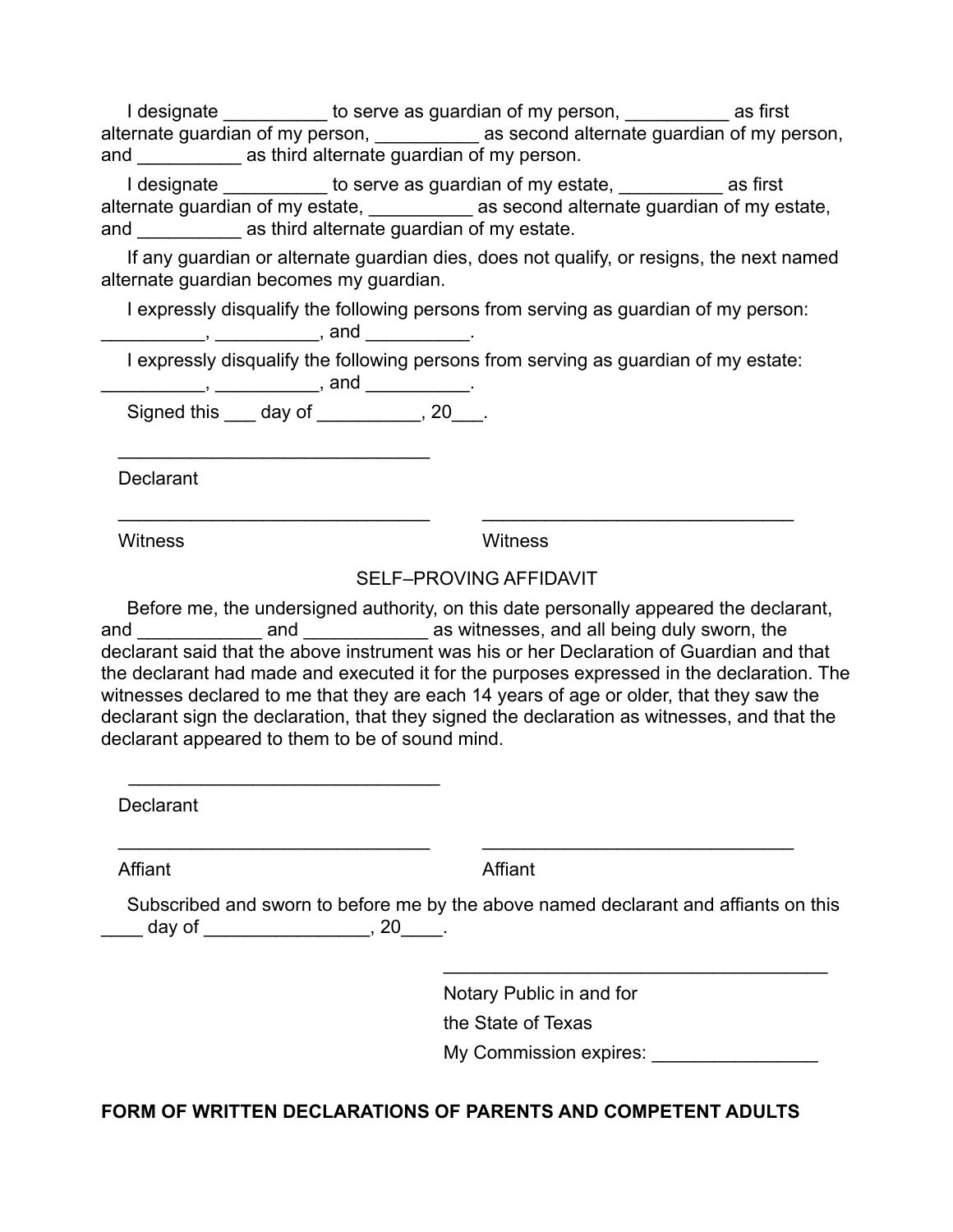Written declarations of competent surviving parents and competent adults are self-proved when signed by the declarant and written wholly in the handwriting of the declarant or attested to in the presence of the declarant by at least two credible witnesses 14 years of age or older who are not named as guardian or alternate guardian in the declaration. If a declaration is self-proved, the court may admit the declaration into evidence without the testimony of witnesses attesting to the competency of the declarant and the execution of the declaration.

A handwritten or attested declaration that is not self-proved may be proved in the same manner a will written wholly in the handwriting of the testator is proved under Texas Probate Code § 84 [Proof of Written Will Produced in Court].

The declarant may revoke a declaration in any manner provided for the revocation of a will under Texas Probate Code § 63 [Revocation of Wills], including the subsequent reexecution of the declaration in the manner required for the original declaration.

A properly executed and witnessed self-proving declaration and affidavit serve as evidence that the declarant was competent at the time the declarant executed the declaration and that the guardian named in the declaration would serve the best interests of the ward. The declaration and affidavit may be filed with the court at any time after the application for appointment of a guardian is filed and before a guardian is appointed.